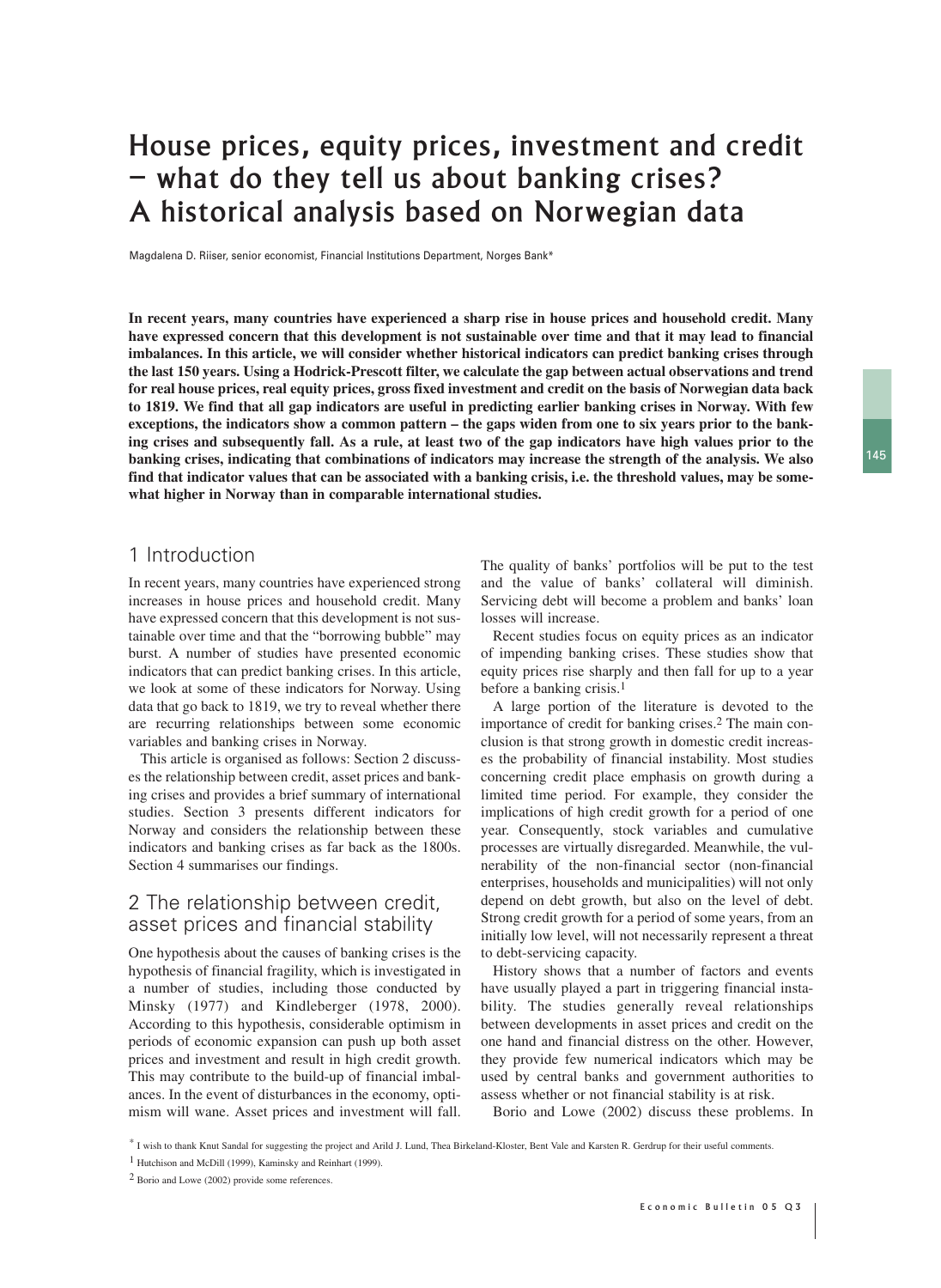their study, they look at real asset prices, credit to the private sector and investment. They focus on cumulative processes. To capture such effects, they analyse developments in credit and investment as a percentage of GDP instead of looking at growth rates over a shorter time period. The indicator for credit as a percentage of GDP is hereafter referred to as the credit gap. This is compared with an indicator for growth in inflationadjusted credit in order to examine the predictive powers of indicators linked to level compared with pure growth indicators.

The primary objective is to construct indicators that can predict banking crises. The idea, which is based on Kaminsky and Reinhart (1999), is to find a threshold value for each of the indicators which can signal financial problems. The method involves calculating a gap for the variables concerned, defined as the deviation between actual observations and a trend. The gaps are calculated as a per cent of the trend with the exception of the credit gap, which is measured in percentage points.

Borio and Lowe (2002) examine both single indicators and combinations of indicators. They also look at multiple horizons and consider the usefulness of indicators in predicting banking crises within one, two and three years. They use data from 34 countries with a total of 38 banking crises during the period 1960-1999.

Of the four indicators examined, the credit gap provides the best results. A gap of 4 percentage points predicts nearly 80 per cent of the banking crises within one year and gives false signals in only 18 per cent of the cases. The credit gap is clearly a better indicator than the gap in credit growth. The predictive powers of the gaps in real equity prices and investment as a percentage of GDP are lower than that of the credit gap. In addition, these two gap indicators are fairly noisy. Another finding from the study is that expanding the time horizon improves the predictive powers of the indicators, in particular the indicators for real equity prices and credit.

Borio and Lowe (2002) experiment with various combinations of indicators and find that this improves the predictive properties. They conclude that the combination of a credit gap with a threshold value of 4 percentage points and a real equity price gap with a threshold value of 40 per cent provides the best results. Including the investment gap does not increase the predictive powers of the indicators. Expanding the time horizon from one to three years improves the indicators' predictive powers.

In Borio and Lowe (2004), the analysis is expanded by using quarterly data and extending the time horizon to three-to-five years. The predictive powers of the indicators improve compared with the authors' previous study.

# 3 House prices, equity prices, investment and credit in Norway

### *3.1 Calculating gap indicators for Norway*

We have used the method described in Borio and Lowe (2002) to test the hypothesis of financial fragility on historical data for Norway. We have calculated the gap in real house prices, real equity prices, investment as a percentage of GDP and credit as a percentage of GDP. The gaps are measured as percentage deviations from the trend, with the exception of the credit gap, which is measured as a percentage of GDP, and here we use the difference in percentage points from the trend. We, like Borio and Lowe (2002), calculate the trend using a Hodrick-Prescott filter (HP filter)<sup>3</sup> and a recursive method.4 This means that only data up to the beginning of each year is included in the calculation of the trend value for this year. This implies that we analyse the same information that was in principle available to decision-makers at any given time.<sup>5</sup>

We use data from as far back as 1819 from Norges Bank's historical monetary statistics.<sup>6</sup> We include an indicator for house prices.7 House prices have rarely been used in similar studies because it has been difficult to find adequately long time series for property prices (house prices and prices for commercial property) which are comparable across countries. The close relationship between house prices and household credit<sup>8</sup> and the importance of house prices for banks' collateral make it very interesting to include them in the analysis. Our method for finding the indicators' threshold values differs somewhat from the method used by Borio and Lowe (2002). Since our study involves only one country, we use the peaks in the gaps to establish the threshold values, whereas Borio and Lowe have panel data and weigh the number of predicted crises against the noiseto-signal ratio.9

7 In an international context, the long time series for house prices in Norway is unique. Other long historical time series include a property index for the Herengracht Canal in Amsterdam for the period 1628-1973 with a two-year frequency (see Eichholtz (1997)), and an annual house price index for Paris for the period 1840-1999 (see reference in Eitrheim and Erlandsen (2004)).

8 Jacobsen and Naug (2004)

9 The noise-to-signal ratio is defined as "the ratio of size of Type II errors (i.e. the percentage of non-crisis periods in which a crisis is incorrectly signalled) to one minus the size of Type I errors (i.e. the percentage of crises that are not correctly predicted)".

<sup>3</sup> See Bjørnland, Brubakk and Jore (2004) for a description of the Hodrick-Prescott filter.

<sup>&</sup>lt;sup>4</sup> In line with Borio and Lowe (2002), we use a somewhat untraditional value for  $\lambda$  in calculating trend. Normal practice is to use  $\lambda$  = 400 for annual data, whereas they use 1600. The idea is to place greater emphasis on the past and achieve a smoother trend. The result is more fluctuations, implying that a larger portion of the fluctuations in the variables can be explained by temporary disturbances. This choice is justified on the grounds that cumulative processes, which figure prominently in building up financial unrest, take a long time while the actual crises seldom materialise.

<sup>5</sup> When using the recursive method, developments in the variable after the year being analysed are not taken into account. Normally, the variables fall after the outbreak of a banking crisis. Therefore, when the recursive method is used, the gaps prior to the banking crises may be underestimated as compared with when the normal method is used.

<sup>6</sup> Eitrheim, Klovland and Qvigstad (ed.) (2004)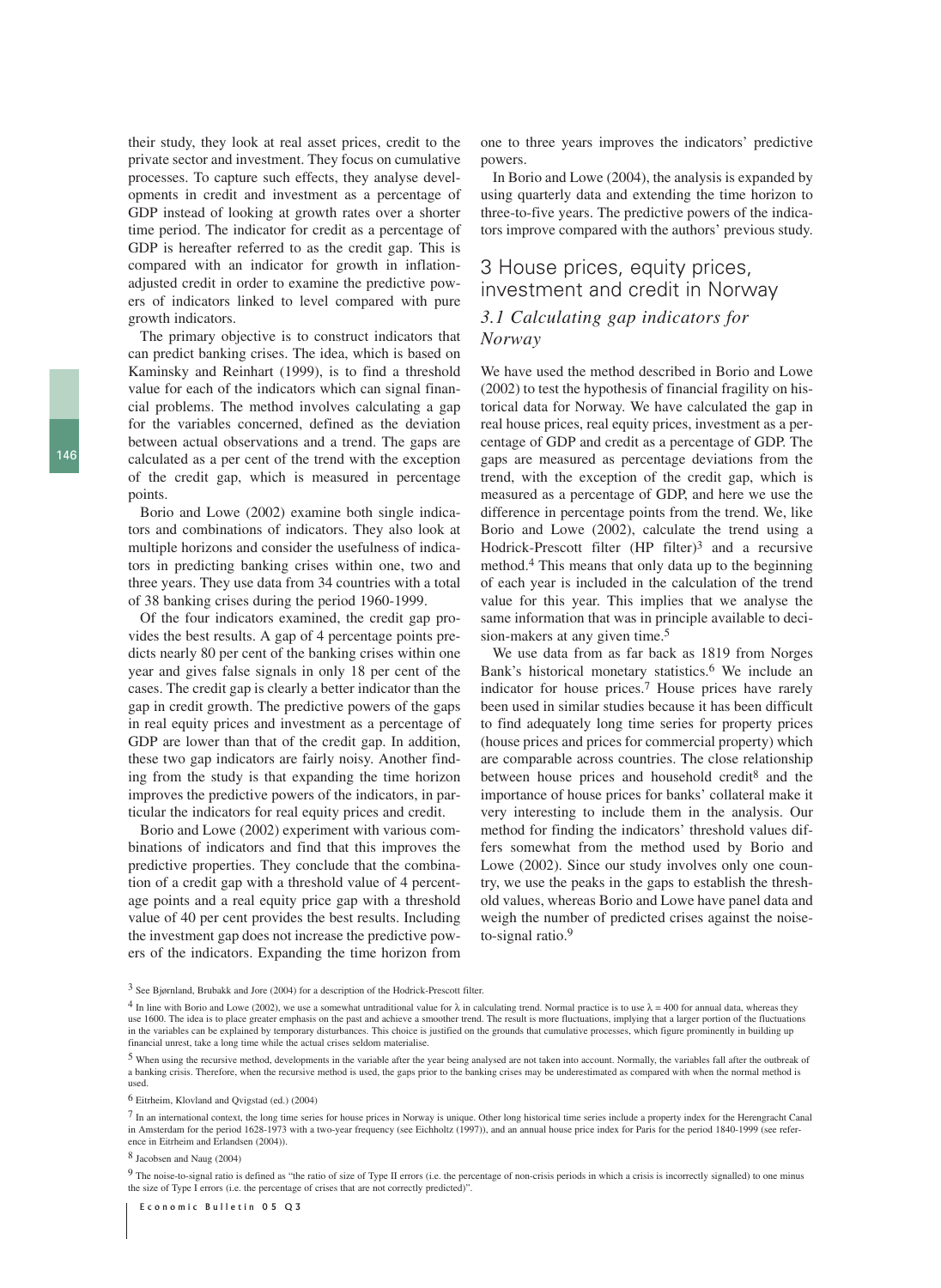### *3.2 Historical developments in the gap indicators*

The gaps in real house prices, real equity prices and investment as a percentage of GDP and credit as a percentage of GDP are shown in Charts 1-5.10 The banking crises in 1857, 1864, 1880-1890, 1899-1905, 1920-1928 and 1988-1992 are marked in grey. To date these crises, we have used Rygg (1954), Gerdrup  $(2003)^{11}$  and Moe, Solheim and Vale (2004).

#### **The real house price gap**

Chart 1 indicates that the real house price gap had relatively clear peaks before the banking crises. In most cases, the gap peaked from one to six years before the onset of the banking crisis, and was narrowing at the beginning of the banking crisis. The gap has generally been negative during the banking crises, with a trough near the end of the crises.

The house price gap showed wide fluctuations in the period 1831-1859 compared with the rest of the period. This may be the result of too few observations. Until 1840, the house price index is based solely on figures for housing turnover and house prices in Bergen, whereas the figures for Oslo are included from 1841.

The house price gap is relatively narrow in 1853 prior to the banking crisis in 1857. This indicates that house prices have not made a particularly large contribution to the crisis in 1857.12 In addition, the crisis is considered to be fairly mild. According to Rygg (1954), there are not so many bankruptcies, but the effects of the crisis can be seen in a general deterioration of economic activity in the 1860s.

Another interesting observation is that the house price gap continues to widen following the crisis in 1857, in contrast to what is the normal course of developments. It appears that the house price gap captures another crisis which is more local, i.e. the Bergen crisis in 1859.13 One reason for this may be that Bergen is heavily represented in the house price series during this period. However, the investment gap also appears to capture the Bergen crisis (see Chart 2). It narrows and reaches a trough in 1859.

The crisis in the period 1920-1928 represents an exception to the usual path for the house price gap. The peak in 1914 is very low compared with the peaks during earlier banking crises.14 Developments in real house prices were sluggish after the high level of housing starts in the 1890s and the housing crash in 1899. In addition, as a result of the great migration from Norway at the beginning of the 1900s, many houses stood



empty.15 At that time, the housing market consisted primarily of rentals. In Kristiania (now Oslo), for example, only 5 per cent of dwellings were owner-occupied.16 To understand developments in house prices, we must therefore consider the interests of the property owner. In 1910, house rents were about 10 per cent lower than at the turn of the century.17 Property owners had considerable problems with high vacancy rates and low house rents. Therefore, investing in dwellings was not particularly profitable. In 1915, the Storting (Norwegian parliament) adopted the Act on the regulation of house rents. This may have further reduced the interest in investing in property for rental purposes. Hanisch and Ryggvik (1992) point out that a consequence of the Act was that extensive construction of apartment buildings for rental purposes did not occur until the end of the 1920s and beginning of the 1930s.

Another feature is that the house price gap widens during the crisis in 1920-1928 in contrast to during other crises. This may be explained by the fact that the deflationary policy at this time pushed down the general price level more than nominal house prices. Therefore, real house prices increased.

The low house price gap preceding the crisis in 1920- 1928 indicates that real house prices were not one of the causes of the banking crisis. Nor do we find any reference in the historical studies that might indicate that developments in the housing market were considered to be a problem.

The house price gap reaches a new top level before the

<sup>&</sup>lt;sup>10</sup> The gaps are based on annual data back to 1819 for house prices, 1830 for gross fixed capital formation and GDP, 1914 for equity prices and 1899 for credit.

<sup>11</sup> Gerdrup (2003) differentiates between banking crises/banking problems and systemic crises in the banking sector. Only the crises in 1899-1905, 1920-1928 and 1988- 1992 are characterised as systemic crises.

<sup>12</sup> Rygg (1954), pp. 16-19 stresses the importance of foreign credit for the banking crisis in 1857.

<sup>13</sup> Rygg (1954), p. 25

<sup>&</sup>lt;sup>14</sup> Developments should be interpreted in the light of the considerable uncertainty associated with the calculation of historical house price indices.

<sup>15</sup> About 10 per cent of the dwellings in Kristiania were vacant at the beginning of the 1900s (see Hanisch and Ryggvik (1992) and Rygg (1954).

<sup>16</sup> Gulbrandsen (1980), p. 43.

<sup>17</sup> Gulbrandsen (1980), p. 68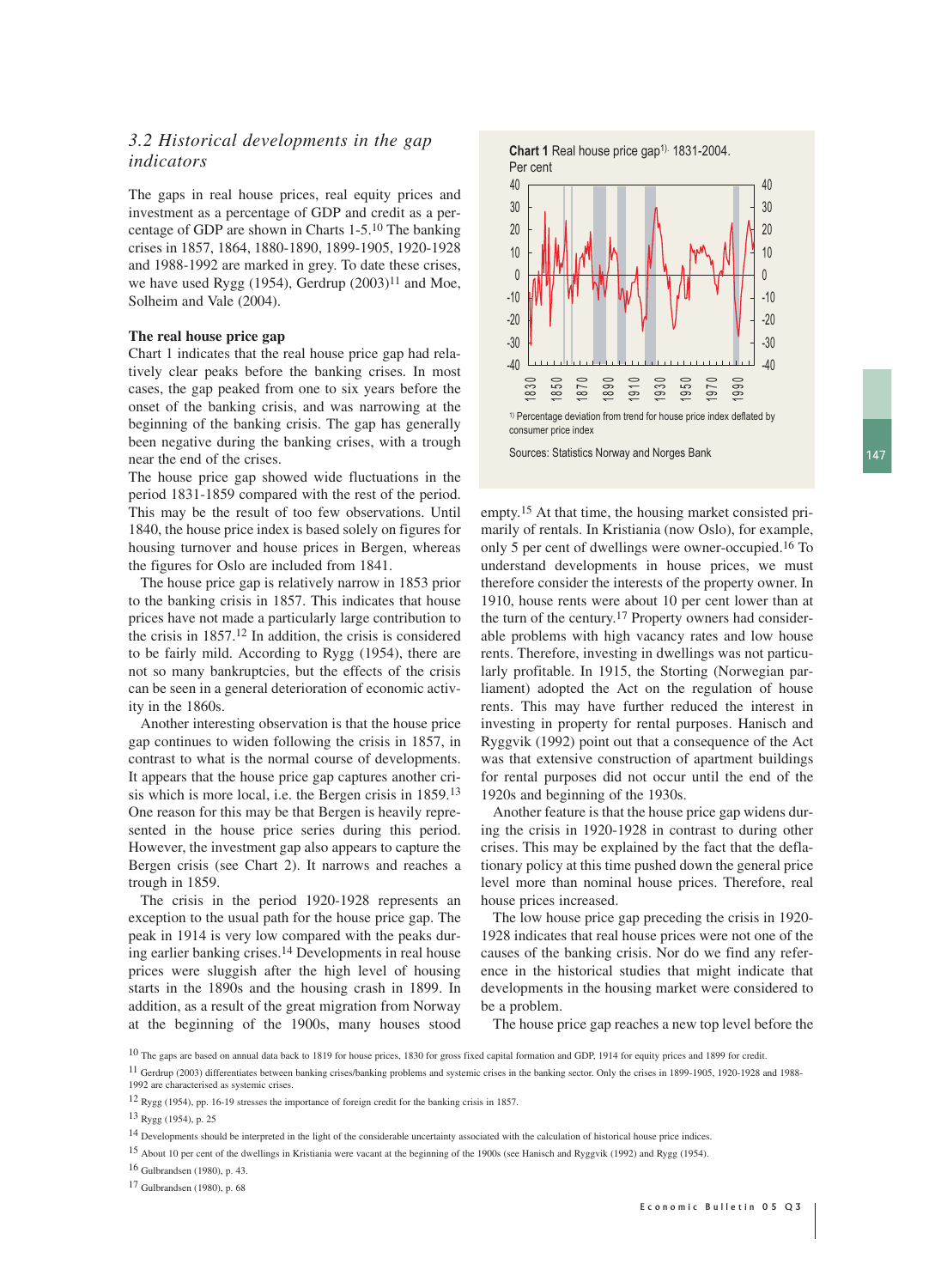

Sources: Statistics Norway and Norges Bank

**Chart 3** Investment gap for investment excl. changes in stocks and statistical discrepancies<sup>1)</sup>. 1840-2003. Per cent



banking crisis in 1988-1992. The maximum value is in 1987, i.e. one year before the crisis. It is higher than the peaks before the crises in the 1880s and in 1899-1905. The high value of the gap in 1987 is related to the deregulation of the credit and housing market at the beginning of the 1980s, the low interest rate policy and the combination of full tax deductions for interest expenses and high marginal tax rates. This encouraged high levels of household borrowing and a rise in prices for dwellings and commercial property.

#### **The investment gap**

The investment gap shows a pattern similar to that of the house price gap - an increase before the banking crises and subsequently a fall (see Chart 2). Compared with the house price gap, there are fewer fluctuations, especially in the 1800s.

The pattern before the crisis in 1899-1905 may in part be characterised as a deviation. The investment gap peaked in 1899, but the peak is lower than prior to earlier banking crises. At the same time, Klovland (1989) describes the years after 1895: "From then on, a long period of expansion set in, creating a spirit of enterprise not experienced since the 1870s." He characterises these years as a period of unusually strong economic activity. With this in mind, we would expect the investment gap to be wider.

Another exception is the investment gap before the crisis in 1920-1928. The investment gap is extremely wide in 1919, twice as wide as at any other peak during the entire period from 1840 to 2003. We do not find evidence in the historical literature that supports such large investments in 1919. There was a very brief upswing

after World War I in 1919, but there is no mention of extraordinary investment in any business sector. Goods imports were very high, however, after import restrictions were lifted (see Rygg (1954)). Scarcity of goods combined with the fact that some individuals had made quite a profit during the war, led to a sharp increase in the import of both necessities and luxuries. The importers filled the empty warehouses. The figures used so far in the calculation of the investment gap are figures for total gross fixed capital formation. If we exclude inventory changes and statistical deviations from these figures,18 the path of the investment gap will change (see Chart 3).19 This investment gap reaches its maximum level in 1917 and the value is more in line with the peaks in the rest of the period. Since we are more interested in gross fixed capital formation as an indication of economic activity, we use the investment gap in Chart 3 as the basis for our analysis here.

#### **The credit gap**

The period with available data for credit is relatively short and only includes two banking crises. This can, in isolation, lead to uncertain results. Nevertheless, the credit gap can be said to conform to the typical pattern of the other gaps, with an increase prior to the banking crises (see Chart 4). At the same time, the path of the credit gap is somewhat peculiar. While the other gaps tend to narrow prior to a banking crisis, the credit gap is positive for a longer period during the crisis. This may be because credit adjusts to developments in house prices and investment with a lag,<sup>20</sup> and because reducing debt takes some time. At the same time, GDP levels off rapidly or declines during a crisis. As a result, the

20 Jacobsen and Naug (2004) find that household credit in Norway adjusts slowly to developments in house prices.

<sup>18</sup> Figures from Statistics Norway: (1965), (1972) and (1995)

<sup>&</sup>lt;sup>19</sup> If we look at the period 1909-2003, the period where figures for inventory changes are available, inventory changes and statistical deviations as a percentage of total gross fixed capital formation are highest in 1919. The year 1919 is special in that respect.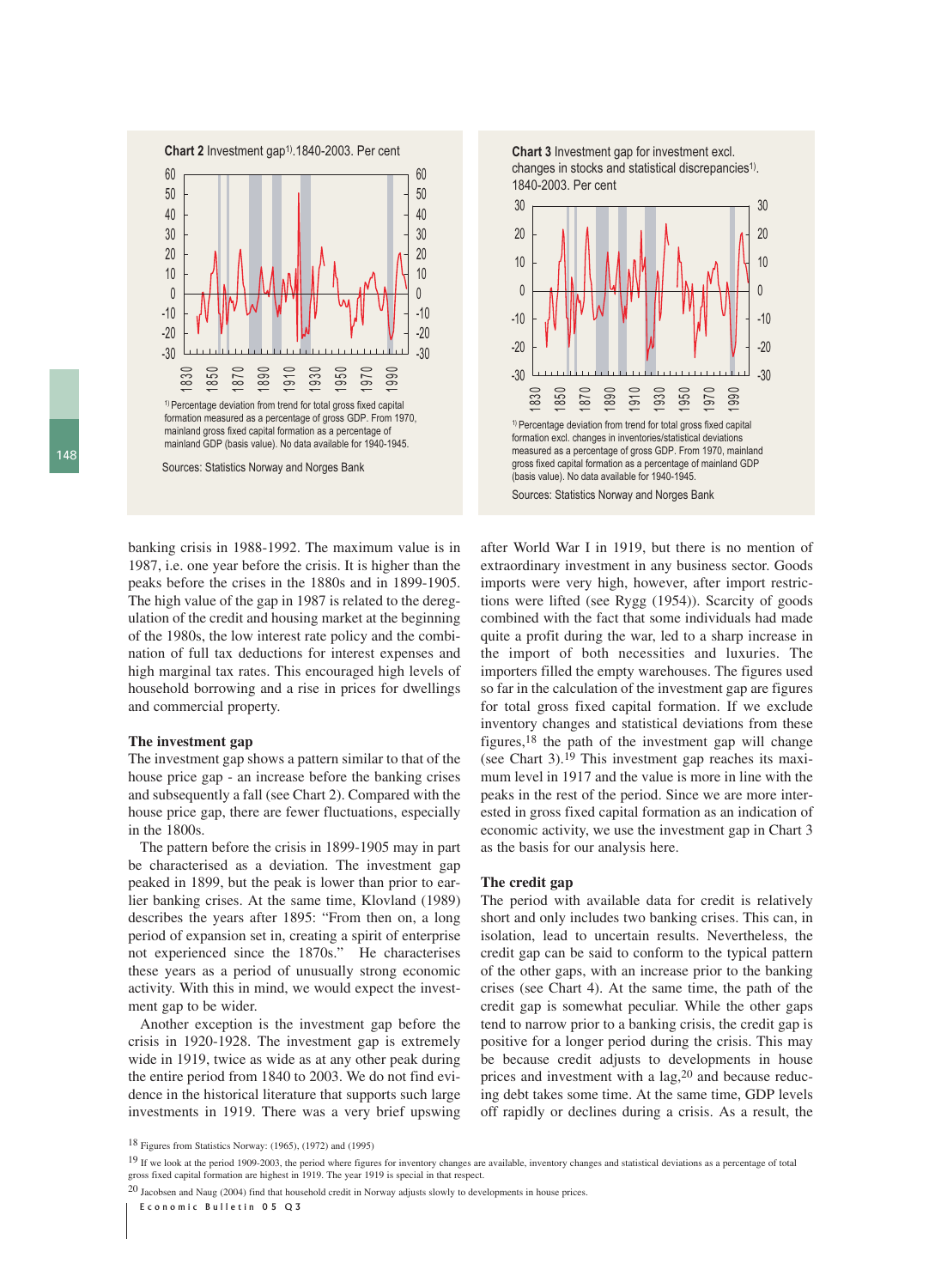149





credit to GDP ratio increases at the beginning of the crisis and thus may take the form of a positive credit gap. It is also worth mentioning that Borio and Lowe (2004) observe a similar effect in that the noise-to-signal ratio for the credit gap does not fall as fast as for the equity price gap as the horizon is lengthened, a factor that is related to the slow adjustment in credit.

The path of the credit gap before and during the banking crisis in 1920-1928 deserves more attention. It is surprising that the credit gap is negative for the entire period from 1910 to 1917 in the light of historical references to strong credit expansion. One possible reason for this may be problems with the data. The data only cover a short period prior to the banking crisis. However, they cover all the years where there was credit expansion. It is conceivable that this artificially increases the trend, resulting in a credit gap which is too narrow. Another explanation may be that the companies financed investment by means of new share issues in addition to taking up bank loans. During these years, equity prices rose at a particularly sharp pace. Knutsen (1991) points out, for example, that investment in shipping and manufacturing during the war was largely financed by issuing new shares.

The credit gap peaks in 1921. First, this is strange in the light of the low level of activity in 1921. This is probably because banks attempted to rescue enterprises that experienced difficulties after the war by renewing their credit (see Rygg (1954)). Moreover, it is striking that the credit gap did not peak until one year after the banking crisis materialised instead of before the crisis. This can probably be explained by the decline in GDP in nominal prices, (see above). In addition, this banking crisis had two phases. The first banking difficulties arose in the years 1920-1923, but few banks went bankrupt. Nordvik (1992) describes this as the first phase of the crisis. The serious banking crisis began, on the other hand, in 1923. In the years that followed, 67 banks were placed under public administration and 55 banks were liquidated.21 Therefore, the peak in the credit gap in 1921 may be regarded as a signal of the build-up phase before the serious crisis materialises in 1923.

#### **Real equity price gap**

The period with equity price data is the shortest of the four indicators used in this article and only covers one banking crisis, the crisis in 1988-1992. This makes it difficult to evaluate the size of this gap (see Chart 5). There is no doubt, however, that the real equity price gap is high before the crisis in 1988-1992. The only observation of a similar gap is at the end of the 1930s.

The historical references<sup>22</sup> indicate a stock market boom in two other periods, but we lack data for these periods. The one period is from the middle of the 1890s before the crisis in 1899-1905. Both stock market turnover and equity prices rose. Stock market trading was driven by strong economic conditions and the many new enterprises in need of financing as well as the conversion of enterprises to limited companies.

The second period was during World War I, before the banking crisis in 1920-1928. High demand for freight services and fish in the warring countries had a positive effect on Norway's shipping and fishing industries. Equity prices rose, especially in shipping and whaling, and speculation surged. This was a highly speculative period. There was a sharp rise in the number of new share

<sup>21</sup> See Rygg (1950), p. 144.

<sup>22</sup> Rygg (1954)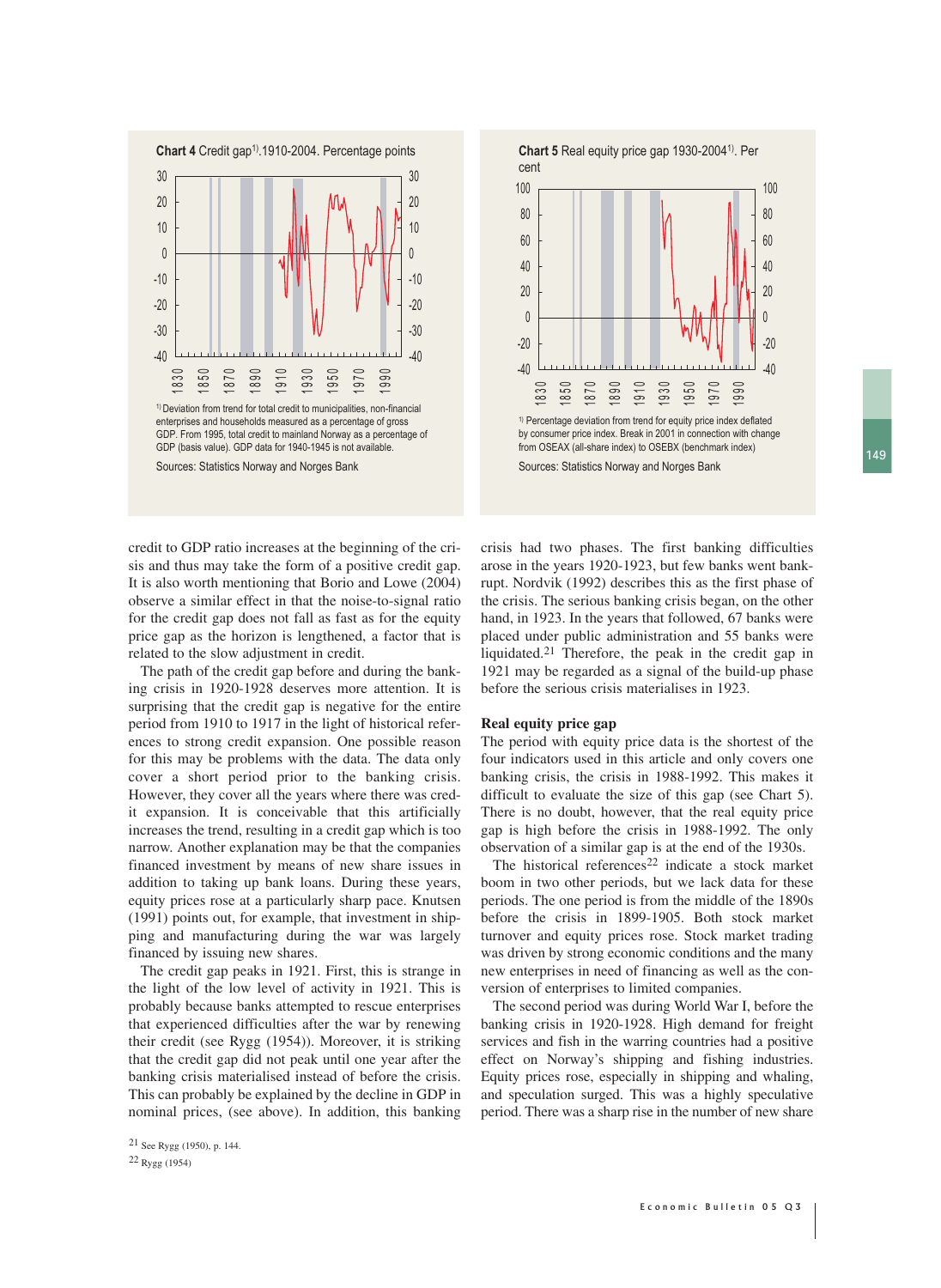| Crisis      | Observed gap                                                        | Maximum value (peak)<br>of gap in period prior<br>to banking crisis | Year of peak                 | Number of years before<br>banking crisis****     | Data unavailable               |
|-------------|---------------------------------------------------------------------|---------------------------------------------------------------------|------------------------------|--------------------------------------------------|--------------------------------|
| 1857        | House price gap                                                     | 13                                                                  | 1853                         | 4                                                | Credit gap                     |
|             | Investment gap*                                                     | 22                                                                  | 1854                         | 3                                                | Equity price gap               |
| $(1859)$ ** | Investment gap*                                                     | 24                                                                  | 1859                         | $\Omega$                                         | Credit gap                     |
|             | Investment gap***                                                   | (22)                                                                | (1854)                       | (5)                                              | Equity price gap               |
| 1864        | House price gap<br>Investment gap                                   | No peak<br>5                                                        | 1861                         | 3                                                | Credit gap<br>Equity price gap |
| 1880-1890   | House price gap                                                     | 19                                                                  | 1878                         | $\overline{2}$                                   | Credit gap                     |
|             | Investment gap                                                      | 23                                                                  | 1874                         | 6                                                | Equity price gap               |
| 1899-1905   | House price gap                                                     | 17                                                                  | 1893                         | 6                                                | Credit gap                     |
|             | Investment gap                                                      | 14                                                                  | 1899                         | $\mathbf 0$                                      | Equity price gap               |
| 1920-1928   | House price gap<br>Investment gap<br>Credit gap                     | 4<br>21<br>25                                                       | 1914<br>1917<br>1921         | 6<br>3<br>One year after crisis<br>was triggered | Equity price gap               |
| 1988-1992   | House price gap<br>Investment gap<br>Credit gap<br>Equity price gap | 23<br>4<br>18<br>90                                                 | 1987<br>1988<br>1986<br>1985 | 0<br>$\overline{2}$<br>3                         |                                |

\* The investment gap is based on figures for gross fixed capital formation less inventory changes and statistical deviations.

\*\* It appears that the house price gap may capture the banking crisis in Bergen in 1859.

\*\*\* Same peak as before the banking crisis in 1857

\*\*\*\* The number of years before the peak of the banking crisis is probably a more relevant measure. The peak of the crisis in 1988-1992 is reached in 1991-1992 (see Vale (2004)). There is no information, however, about when the peaks of the other crises are reached. The peak for the period 1880-1890 is probably reached during the crisis in Arendal in 1886.

issues, both in connection with the formation of new companies and capital increases in existing companies.

### *3.3 Other periods with wide gaps*

There are two other periods that stand out with high values for some of the gap indicators at times when there was no banking crisis. The one is 1936-1937 when both the investment gap and the equity price gap peak. The house price gap is narrow and the credit gap is negative. This is right before World War II. From a historical perspective, the war represents a shock when normal economic relationships break down. This combined with a lack of data for macroeconomic variables during the war years makes the analysis difficult. Therefore, we have made no attempt to look more closely at this period.

The second period is the 1950s and 1960s. At this time, the situation is reversed, with wide credit and house price gaps and low and largely negative investment and equity price gaps. Why wasn't there a banking crisis then? First, the housing and credit markets were regulated at this time. Internationally, there were few banking crises in this period, which may be because financial markets were regulated.23 Banking crises are typical for the 1980s and 1990s after the liberalisation of the financial system. Second, the 1950s and 1960s are marked by stable macroeconomic developments (see Steigum (2004)). In addition, the house price gap in the

1950s and 1960s is somewhat narrower than the level we associate with earlier crises. A wide credit gap does not necessarily lead to banking problems if house prices do not rise sharply. Finally, interest rates on household borrowing are low at this time. It was the government's objective to keep interest rates low. Low interest rates allow households to service debt without defaulting.

# 4 What do the gap indicators say?

The results of the analysis are summarised in Table 1. Generally, we find all the gap indicators to be useful for signalling the build-up of imbalances and banking crises. The series for the house price gap and the investment gap extend furthest back in our sample, and both usually give positive signals prior to banking crises. Borio and Lowe (2002), on the other hand, do not find the investment gap useful for predicting banking crises. However, their conclusion may be due to the relatively short period considered (1960-1999). Nor are the values for the investment gap high in the Norwegian data for the 1980s. It is possible that the banking crises in the 1980s and 1990s differed from earlier crises and that a narrow investment gap was a special feature of the crises at that time.

The credit gap and the equity price gap are also important sources of information in the analysis of banking

<sup>23</sup> Kaminsky and Reinhart (1999)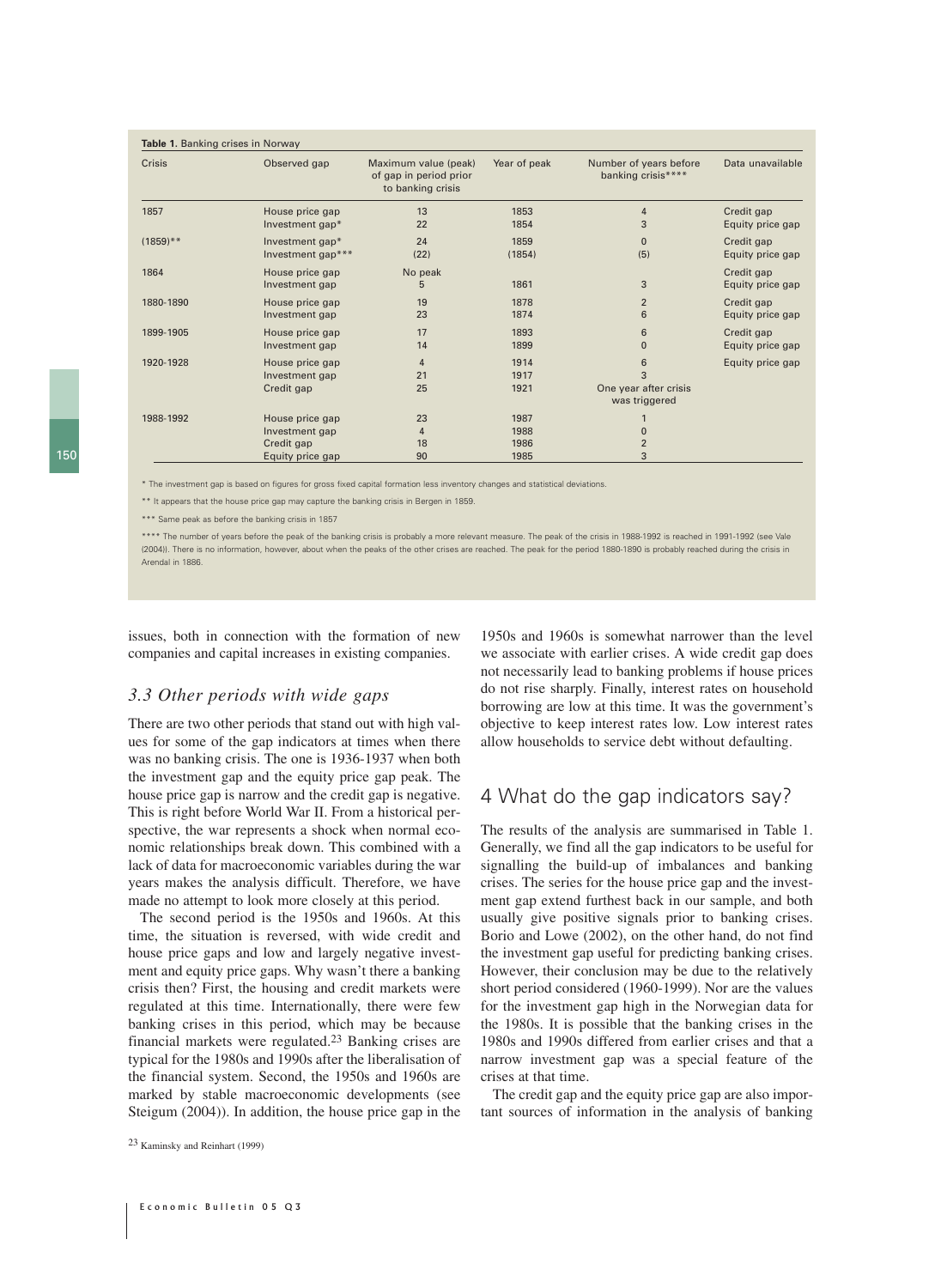crises. Our data on credit and equity prices do not cover all banking crises, unfortunately. As a result, we can neither confirm nor dismiss the findings of Borio and Lowe (2002) that the combination of the credit gap and the equity price gap is best for predicting banking crises.

The historical references indicate that the credit and equity price gaps may have been wide prior to some of the banking crises, but there is no data available. Our conclusions must therefore be viewed in the light of the somewhat limited data. We must also bear in mind the uncertainty associated with such long historical time series.

Borio and Lowe (2002) find certain threshold values, or critical values, for the gap indicators that predict banking crises. As we have data for only one country, we have not used their method to find the critical values. If we start our analysis by looking at the peaks in the gap indicators prior to the banking crises,  $24$  it appears as though an investment gap of more than 20 per cent, a house price gap approaching 16-17 per cent and a credit gap of close to 18 percentage points can be associated with a banking crisis.<sup>25</sup> These values are higher than those found by Borio and Lowe (2002) in their analysis.26

Imbalances develop over time. When there is a disturbance, usually in the form of higher interest rates, the financial system is put to the test. The system's ability to withstand the pressure depends, among other things, on the quality of banks' portfolios and on banks' capital adequacy. However, indicators of the robustness of banks are not included in the analysis. The gap indicators in our analysis show the fragility of the economy in general. The gap indicator analysis must therefore be supplemented by an analysis of the robustness of the banking sector.

It is also possible that the critical values of the gap indicators are not constant. First, they may depend on the number of indicators that react. If there is a relatively narrow gap compared with the critical values, the probability of a crisis may nevertheless have increased if there are gaps in a number of indicators. For example, the investment gap prior to the crisis in 1899-1905 was relatively narrow. At the same time, there was a wide gap in both house prices and very probably in credit and equity prices (we lack data for the last two, but the his-

torical references indicate gaps). Second, the critical values of the gap indicators depend on the financial strength of the banking sector. Narrow gaps can lead to banking crises if the banking system is not very sound, just as wide gaps can do when the banking system is more robust. The crisis in 1920-1928 is an example. The house price gap was narrow, but there were weaknesses in the banking sector, with extensive short-term financing, large exposures, inadequate assessment of creditworthiness and insufficient guarantees for loans. Minor disturbances were enough to trigger the subsequent banking crisis.

The data we have studied cover several monetary policy regimes.27 These different regimes have probably had an impact on the build-up of imbalances and the underlying causes of the banking crises. Nevertheless, the gap indicators have been relatively stable. It is possible that economic agents behave differently under a monetary policy regime with a flexible inflation target, which Norway has had since 2001. However, gap indicators are still relevant as expressions of the fragility of the economy. Whether the robustness of the financial system is greater under the new regime remains to be seen.

# 5 Conclusion

In this article, we have studied real house prices, real equity prices, investment as a percentage of GDP and total credit to the non-financial sector as a percentage of GDP over a long historical period. Using gap indicators, we have attempted to identify common features in the build-up of financial imbalances and banking crises. In general, the indicators tally with historical references from other studies, in particular concerning developments in the real economy. With few exceptions, the indicators show a common pattern - an increase in the gaps from one to six years prior to the banking crises, and subsequently a fall. As a rule, at least two of the gap indicators have high values prior to the banking crises, indicating that the strength of the analysis may be increased by combining indicators. The conclusions are conditioned by the uncertainty associated with long historical time series, and lack of data for some of the gap indicators in certain periods.

27 For an analysis, see Gerdrup (2003).

<sup>&</sup>lt;sup>24</sup> Borio and Lowe (2002) define the critical values on the basis of the percentage of crises predicted by the indicators, and the noise-to-signal ratio, because they use panel data. Their method is therefore different from the one used here, which is based on the indicator's maximum value prior to a banking crisis.

<sup>25</sup> The critical values depend on the length of the calculation period. Consequently, they must be seen in relation to the periods used in this analysis.

<sup>&</sup>lt;sup>26</sup> The deviation is not only due to the difference between the period analysed by the author and by Borio and Lowe (2002). An estimate of the gap indicators based on Norwegian data for the period 1960-2003 shows that the conclusion still applies.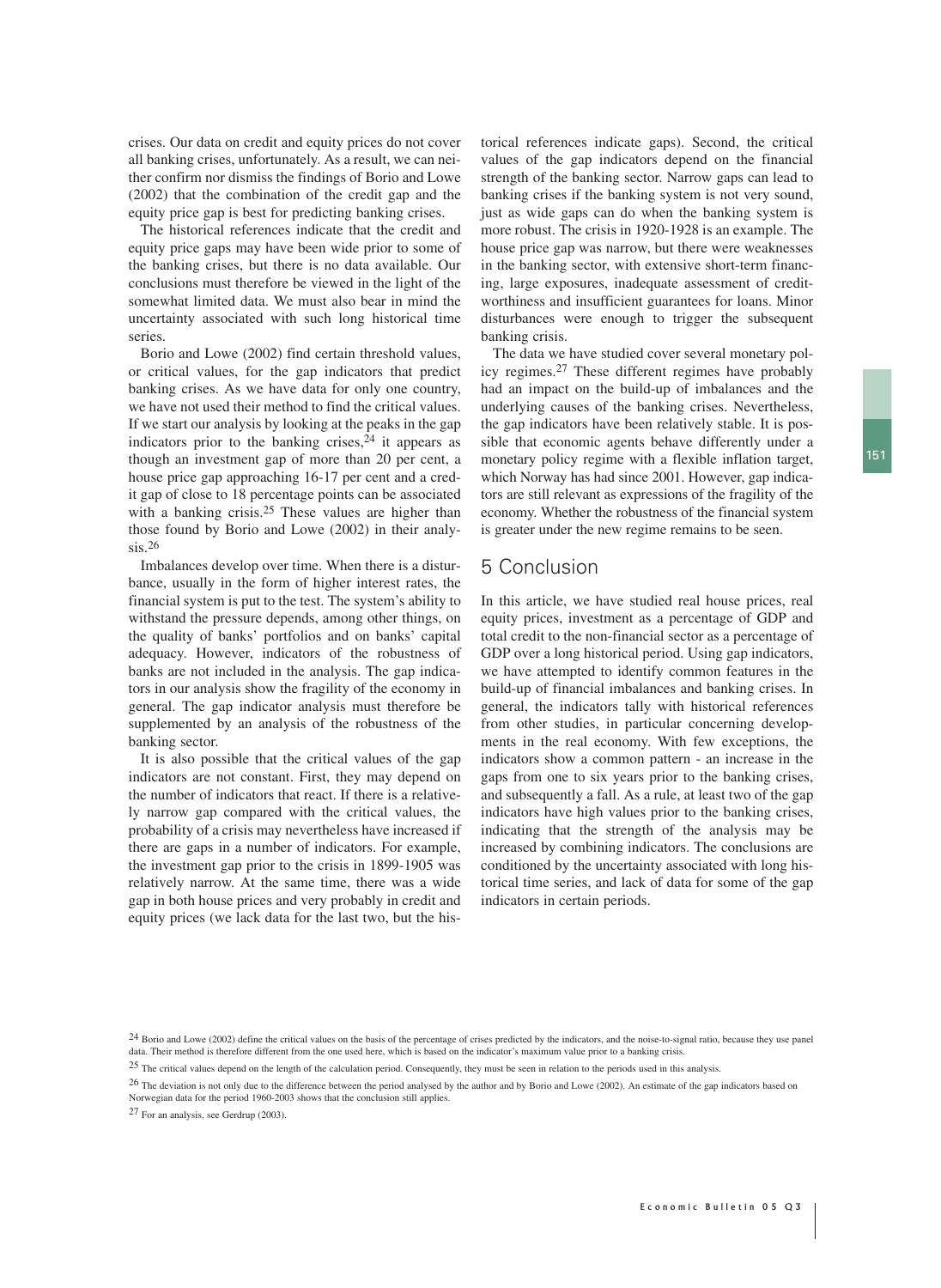### References:

- Bjørnland, Hilde C., Leif Brubakk and Anne Sofie Jore (2004): "The output gap in Norway – a comparison of different methods", *Economic Bulletin* 2/05, pp. 90- 100. www.norges-bank.no/english/publications/ economic\_bulletin/2005-02/jore.pdf
- Borio, Claudio and Philip Lowe (2002): "Asset prices, financial and monetary stability: exploring the nexus", *BIS Working Papers* No. 114.
- Borio, Claudio and Philip Lowe (2004): "Securing sustainable price stability: should credit come back from the wilderness?", *BIS Working Papers* No. 157
- Eichholtz, Piet M.A. (1997): "A long run house price index: the Herengracht index, 1628-1973", *Real Estate Economics*, Summer, Vol. 25, Issue 2, pp. 175- 192
- Øyvind Eitrheim, Jan T. Klovland and Jan F. Qvigstad (ed.): (2004): *Historical monetary statistics for Norway 1819-2003*, Norges Bank's *Occasional Papers* No. 35, Oslo
- Eitrheim, Øyvind and Solveig K. Erlandsen (2004): "House price indices for Norway 1819-2003" in Øyvind Eitrheim, Jan T. Klovland and Jan F. Qvigstad (ed.): *Historical monetary statistics for Norway* 1819- 2003, Norges Bank's *Occasional Papers* No. 35, pp. 349-376, Oslo
- Gerdrup, Karsten R. (2003): "Three episodes of financial fragility in Norway since the 1890s", *BIS Working Papers* No. 142
- Grytten, Ola H. (2004): "A consumer price index for Norway 1516-2003" in Øyvind Eitrheim, Jan T. Klovland and Jan F. Qvigstad (ed.): *Historical monetary statistics for Norway 1819-2003*, Norges Bank's *Occasional Papers* No. 35, pp. 47-98, Oslo
- Grytten, Ola H. (2004): "The gross domestic product for Norway 1830-2003" in Øyvind Eitrheim, Jan T. Klovland and Jan F. Qvigstad (ed.): *Historical monetary statistics for Norway 1819-2003*, Norges Bank's *Occasional Papers* No. 35, pp. 241-288, Oslo
- Gulbrandsen, Lars (1980). "Fra marked til administrasjon? Boligmarked og boligpolitikk i Oslo i det tjuende århundre" (From market to administration? Housing market and housing policy in Norway in the 20th Century), stencil, INAS doctoral thesis, Institute for Social Research, Oslo
- Hanisch, Tore Jørgen and Helge Ryggvik (1992): *Eiendomskrakket i Kristiania* (The property crash in Kristiania), Norgeskreditt, Oslo
- Hutchison, Michael and Kathleen McDill (1999): "Are all banking crises alike? The Japanese experience in international comparison", *NBER Working paper* 7253, http:/www.nber.org/papers/w7253
- Jacobsen, Dag Henning and Bjørn E. Naug (2004): "What influences the growth of household debt?", *Economic Bulletin* 3/04, pp. 103-111. http://www.norges-bank.no/english/publications/ economic\_bulletin/2004-03/jacobsen.pdf
- Kaminsky, Graciela L. and Carmen M. Reinhart (1999): "The twin crises: the causes of banking and balanceof-payments problems", *The American Economic Review*, Vol. 89, no. 3, pp. 473-500
- Kindleberger, Charles P. (2000): *Manias, panics and crashes: a history of financial crises*, 4th edition (1st edition 1978), John Wiley & Sons, Inc, New York, pp. 13-15
- Klovland, Jan Tore (1989): "A chronology of cycles in real economic activity for Norway, 1867-1914", *Scandinavian Economic History Review*, vol. 37, 1989, Bergen, pp. 18-38
- Klovland, Jan Tore (2004): "Historical stock price indices in Norway 1819-2003" in Øyvind Eitrheim, Jan T. Klovland and Jan F. Qvigstad (ed.): *Historical monetary statistics for Norway 1819-2003*, Norges Bank's *Occasional Papers* No. 35, pp. 329-349, Oslo
- Knutsen, Sverre (1991): "From expansion to panic and crash. The Norwegian banking system and its customers 1913-1924", *Scandinavian Economic History Review*, vol. 39, Scandinavian Society for Economic and Social History, Bergen
- Minsky, Hyman P. (1977): "A theory of systemic fragility" in Edvard I. Altman and Arnold W. Sametz (ed): *Financial crises: institutions and markets in a fragile environment*, pp. 138-152, John Wiley & Sons, Inc., New York
- Moe, Thorvald G., Jon A. Solheim and Bent Vale (eed) (2004): *The Norwegian banking crisis*, Norges Bank's *Occasional Papers* No. 33, Oslo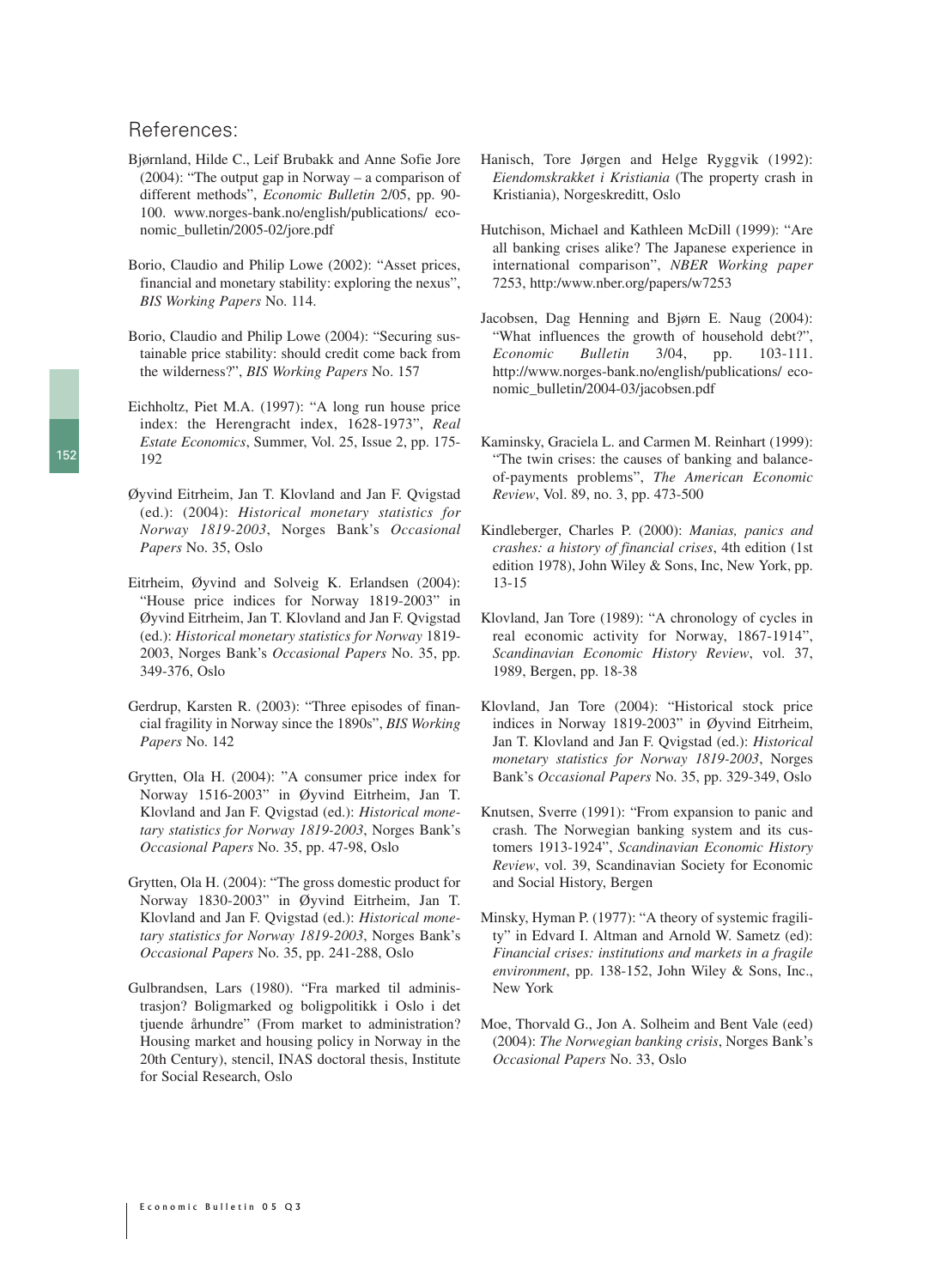- Nordvik, Helge W. (1992): "Bankkrise, bankstruktur og bankpolitikk i Norge i mellomkrigstiden" (Banking crisis, banking structure and banking policy in Norway in the interwar period), *Historisk tidsskrift* no. 2, Oslo
- Rygg, Nicolai (1950): *Norges Bank i mellomkrigstiden* (Norges Bank in the interwar period), Gyldendal Norsk Forlag, Oslo
- Rygg, Nicolai (1954): *Norges Banks historie, Annen del* (Norges Bank's history, Part II), Emil Moestue A.S., Oslo
- Skånland, Hermod (2004): "Doktriner og økonomisk styring. Et tilbakeblikk" (Doctrines and economic management in retrospect), *Norges Bank's Occasional Papers* no. 36, Oslo
- Statistics Norway (1965): *Nasjonalregnskap 1865- 1960*, Norges offisielle statistikk (National accounts 1865-1960, Official statistics of Norway) XII 163
- Statistics Norway (1972): *Nasjonalregnskap 1954- 1970*, Norges offisielle statistikk (National accounts 1954-1970, Official statistics of Norway) A 474
- Statistics Norway (1995): *Historisk statistikk 1994* (Historical statistics 1994)
- Steigum, Erling (2004): "Financial deregulation with a fixed exchange rate: Lessons from Norway's boombust cycle and banking crisis" in Thorvald G. Moe, Jon A. Solheim and Bent Vale (ed): The Norwegian banking crisis, Norges Banks *Occasional Papers* No. 33, Oslo, pp. 23-76
- Vale, Bent (2004). "The Norwegian banking crisis" in Thorvald G. Moe, Jon A. Solheim and Bent Vale (ed): *The Norwegian banking crisis*, Norges Bank's *Occasional Papers no*. 33, Oslo, pp. 1-22

### 28 Eitrheim and Erlandsen (2004)

29 Klovland (2004)

### 30 Grytten (2004)

31 Grytten (2004)

# Appendix

Developments in real house prices, real equity prices, investment and credit, the last two as a percentage of GDP, are shown in Charts 6-9. The banking crises are marked in grey. The house price index has been calculated by means of the repeated-sales method and is based on housing turnover figures for Bergen, Oslo, Trondheim and Kristiansand.28 Since 1986, the index has been extended using figures from the Norwegian Association of Real Estate Agent's house price index.

For equity prices, we have calculated the annual average in the OSEAX (Oslo Stock Exchange all-share index) using monthly figures for the period 1914- 2000.29 From 2001 on, we have added figures from the OSEBX (Oslo Stock Exchange benchmark index), which represents a break in the time series.

To deflate house and equity prices, we used the consumer price index.<sup>30</sup> It may be of interest to investigate developments in nominal variables, particularly house prices and their importance for credit. At the same time, real variables are decisive for the choices facing economic agents. From a historical perspective, where nominal prices vary substantially, partly due to inflation, it is particularly important to eliminate the inflation effect. Using real variables, it is possible to analyse comparable indicators over time and identify features that are common to different banking crises.

Gross fixed capital formation and GDP are taken from historical monetary statistics.<sup>31</sup> In order to isolate the effect of the build-up of the petroleum sector, we have used mainland gross fixed capital formation and mainland GDP (basis value) since 1970. The revision of the national accounts results in a further break in these series in 1970.

Figures for credit are based on total credit to the public (municipalities, non-financial enterprises and households) in the period 1899-1994. It would have been desirable to use mainland credit from 1970 for the reasons mentioned above. However, it is not possible to construct such data so far back in time. Therefore, mainland credit is only used from 1995 onwards, which means a break in the data. Credit figures are also available before 1899. However, they are only reported at ten-year intervals in the period 1830-1899. Since this makes it difficult to estimate a credit trend reliably, we have concentrated on data from 1899 onwards.

Figures for gross fixed capital formation and GDP are not available for the years 1940-1945. We have constructed these through interpolation and used them to estimate the trend. However, we have not specified figures for the investment gap indicator in the years 1940- 1945. For the credit gap, where only one of the series included in the estimation has been obtained through interpolation, i.e. GDP, we have specified values for the gap indicator in the period in question despite the uncertainty.